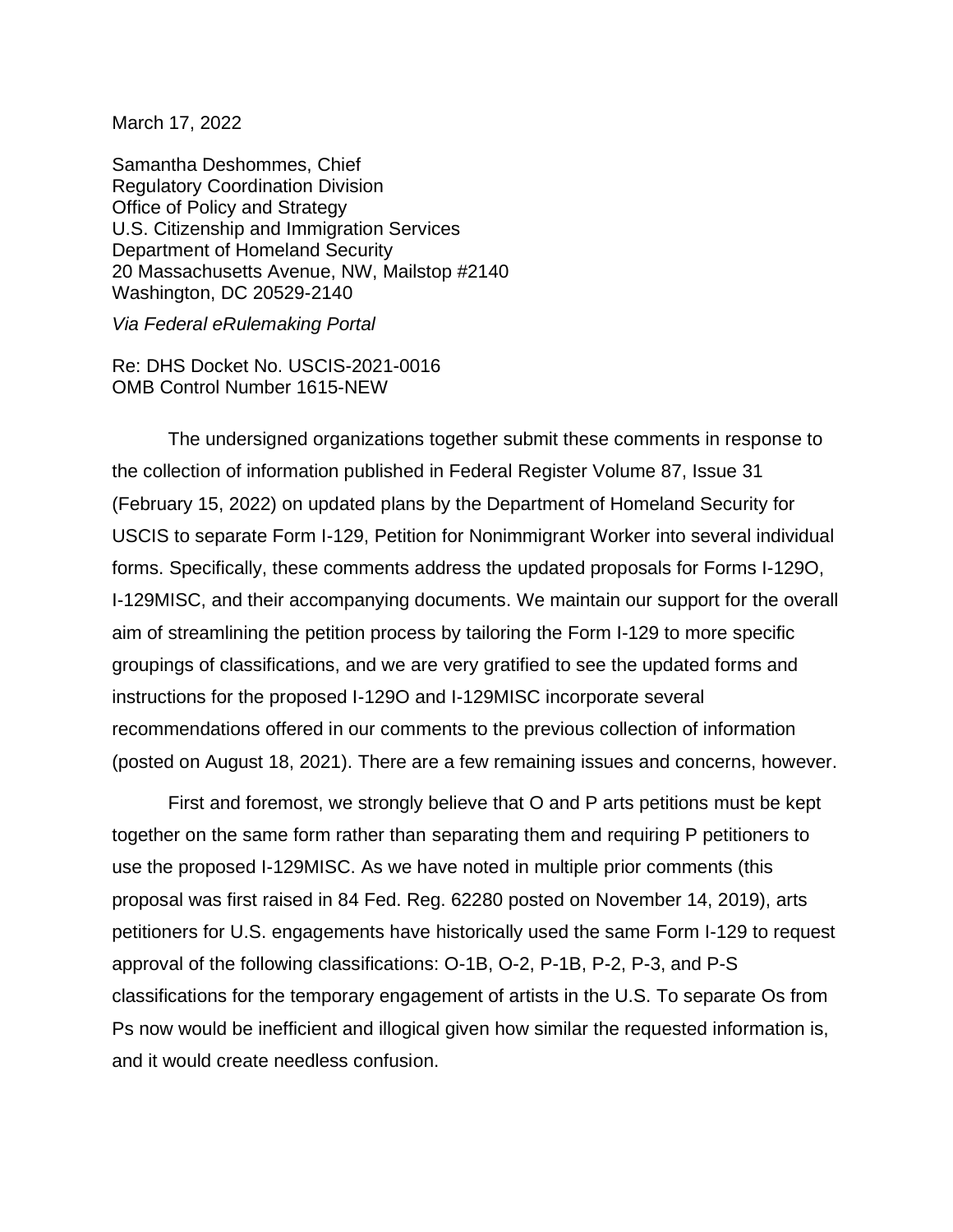The updated notice in the Federal Register posted in February 2022 states that these forms "serve the purpose of standardizing petitions or applications filed for these various nonimmigrant classifications and ensuring that basic information required for assessing eligibility is provided by the petitioner or applicant." We fully support this goal of standardizing petitions. In fact, the O and P classifications could very easily use the same form with minor adjustments to the updated draft Form I-129O. The goal of standardizing petitions and applications would then be far more easily achieved, for P arts petitions have far more in common with O than with H-3, Q, or R petitions. It truly makes no sense for the P classification to be grouped otherwise, and from a data collection point of view, we believe it would be far more useful to be able to calculate the total number of O and P filed petitions rather than calculate Os separately and attempt to estimate what percentage of I-129MISC filings are P petitions.

## **I-129O: Errors and Recommendations**

- **Passport Yes/No Question:** We request again the re-insertion of a Yes/No question from the current I-129 (Part 4, Item 2) that asks whether the beneficiary has a valid passport. While the updated I-129O provides fields to enter passport information if the beneficiary is currently in the U.S. at the time the petition is being filed, the earlier Yes/No question about whether the beneficiary possesses a valid passport has served as a helpful reminder to petitioners to confirm all beneficiaries have sufficient validity remaining on their passports.
- **Confusing duplication:** The updated draft Form I-129O duplicates two Items in Part 4 in a confusing manner. In Part 4, Item Numbers 12-18 request information about an appropriate labor organization, whether the advisory opinion is included, and to describe the nature of the event, etc. The brief instruction on the Form if one answers "No" to Item Number 13 is very confusing in that it directs the petitioner to provide information about "which organizations you have sent a duplicate of the petition" in the fields that are designated for describing the nature of the event and the services the beneficiary will perform. Those fields should be used for their stated purpose only. Instead, Item Number 19 should be deleted, since it replicates Item Number 12, and the instruction for Item 20 should be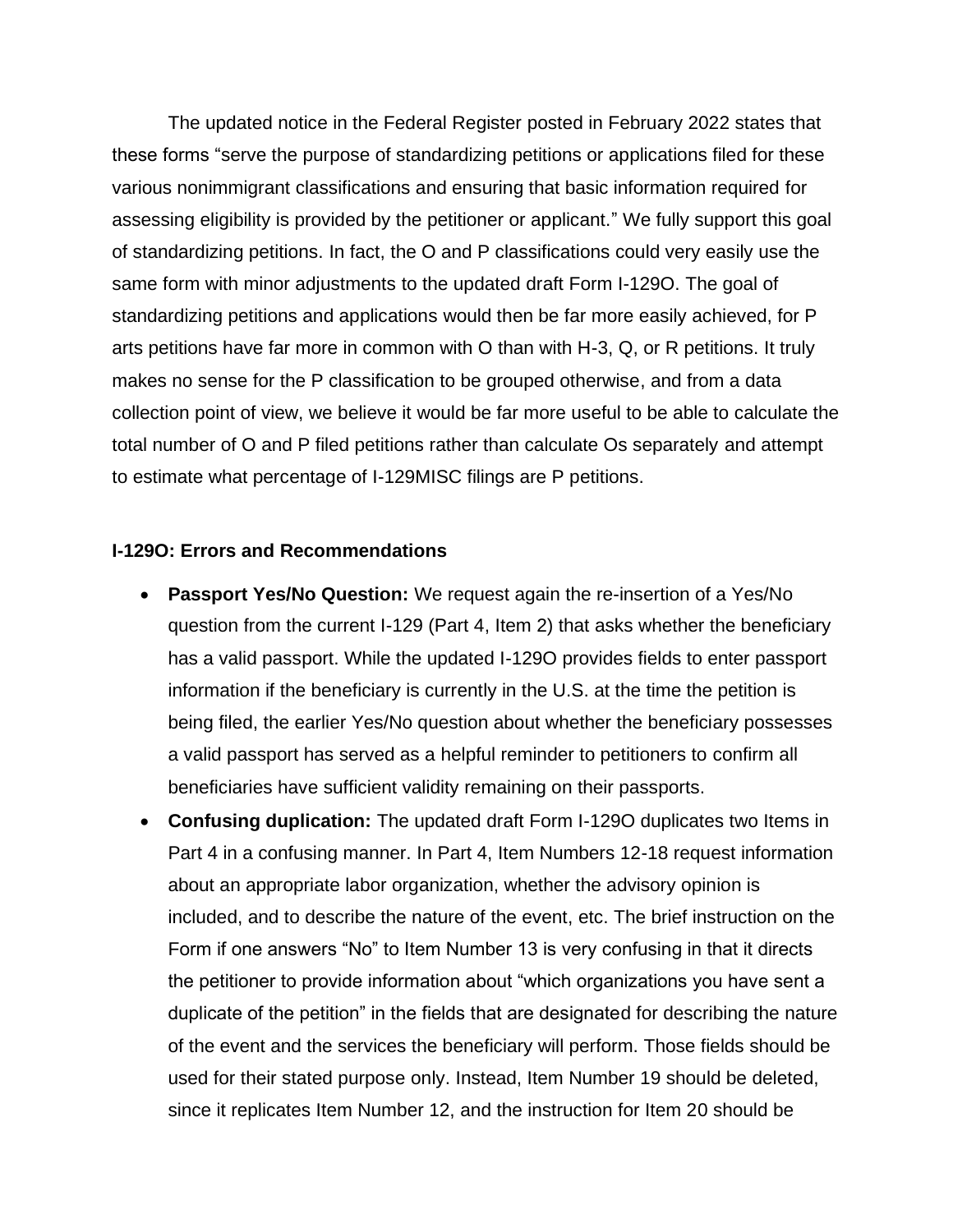substituted for the instruction currently given for Item Number 13. Items 13 and 20 are identical, except the instruction if one answers "No" to Item Number 20 much more logically directs a petitioner to provide information about the organization(s) which are receiving a duplicate of the petition in what are currently Item Numbers 21-24 – those fields should remain.

- **Typographical error:** Page 5 of the I-129O in Part 4, Item Number 1 still contains an error in the abbreviation of Customs and Border Protection – it should be abbreviated as "CBP" instead of "CPB."
- **Turning I-129O into I-129O&P,** which could then be used by P petitioners as well, would require the following very simple adjustments:
	- o Form I-129O Part 2, Item 1 should expand to list P nonimmigrant classification options. While doing so, an option should be added for: "**P-1B** – individuals performing as a member of an internationally-recognized entertainment group" since that is a valid use of the P-1B that even some USCIS adjudicators have forgotten about.
	- $\circ$  Item Number 2 from I-129MISC should be inserted as the new Item 2 in Form I-129O. (This item asks whether a P-1A or P-1S petition is associated with one of the Major League Sports designations).
	- o Form I-129O Part 2, Item Number 2 asks for the total number of O-2 beneficiaries included in the petition. This could be reworded to request "Total number of beneficiaries included in this petition" – this would revert to the phrasing from the Form I-129 that petitioners have been using and accommodate both O and P petitions.
	- $\circ$  Form I-129MISC Part 2 Item Number 4 should be inserted into I-1290 after what is currently Part 2 Item 3, which requests Basis for Classification. (NB: in its current location on the Form I-129MISC, it mistakenly refers to Item Number 2 rather than Item Number 3).
	- $\circ$  Form I-129MISC Part 3, Item Number 1 should be the new Part 3, Item Number 1 in the Form I-129O, which would allow P entertainment groups to provide a group name. The rest of Part 3 is identical between the forms and would not require alteration except to the numbering.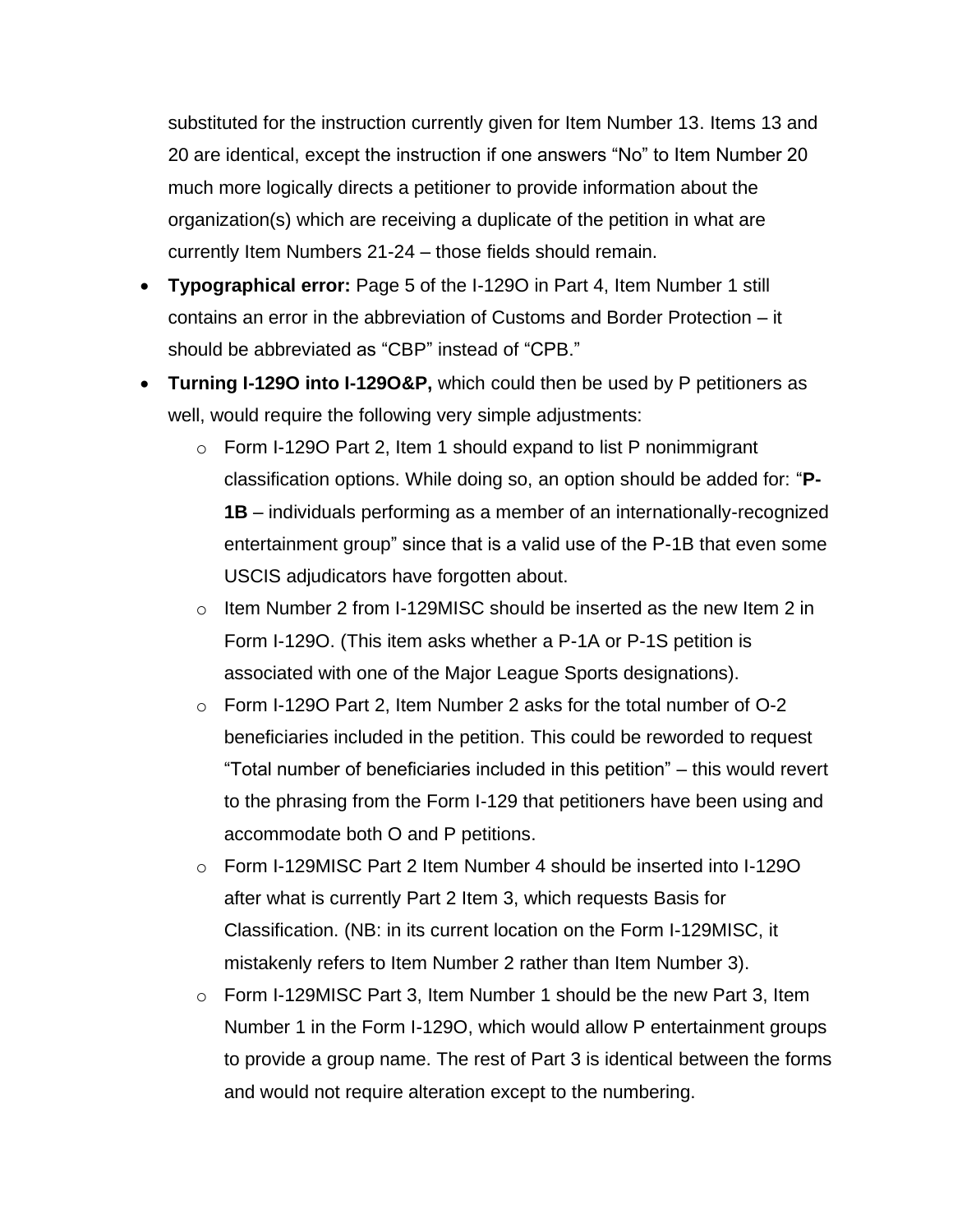$\circ$  In Part 4, I-129MISC Item Number 8 could be added into the I-1290 in that same section. The immediately following questions in the I-129O about labor organizations and advisory opinions would remain but refer to both O and P rather than simply O-1 or O-2 beneficiaries. With these changes, P petitioners using a combined I-129O&P Form would no longer need to use a supplement form.

## **I-129MISC Omissions and Recommendations**

- We are very relieved to see the updated draft Form I-129MISC Instructions (posted February 15, 2022 with a watermarked date of 01/24/22) removes the previous limitation of no more than 25 beneficiaries per petition. This cap would have been extremely harmful, greatly exacerbated the visa process, and imposed unfair financial burden for duplicative work. We thank you for hearing and responding to our concerns. It is vital that larger ensembles or support teams be able to utilize a single petition when working as a single entity.
- As noted above in the recommendations for a unified I-129O&P Form, where P classifications are listed in any form and instructions, the list should include the additional, valid use of P-1B as follows:

"**P-1B** – individuals performing as a member of an internationallyrecognized entertainment group"

USCIS revised its P-1B policies in 2011 in PM-602-0053 to permit eligibility for foreign individuals performing as a member of U.S.-based groups. This eligibility must be explicitly included, for even service center adjudicators have shown in recent months an unfamiliarity with this eligibility, which resulted in an erroneous Request for Evidence that took so long to resolve that the eventual approval was too late to allow the engagement to be fulfilled. Given the highly time-sensitive nature of arts engagements, this affirmation of the use of P-1B by individuals must be included in the I-129, for the sake of both adjudicators and petitioners.